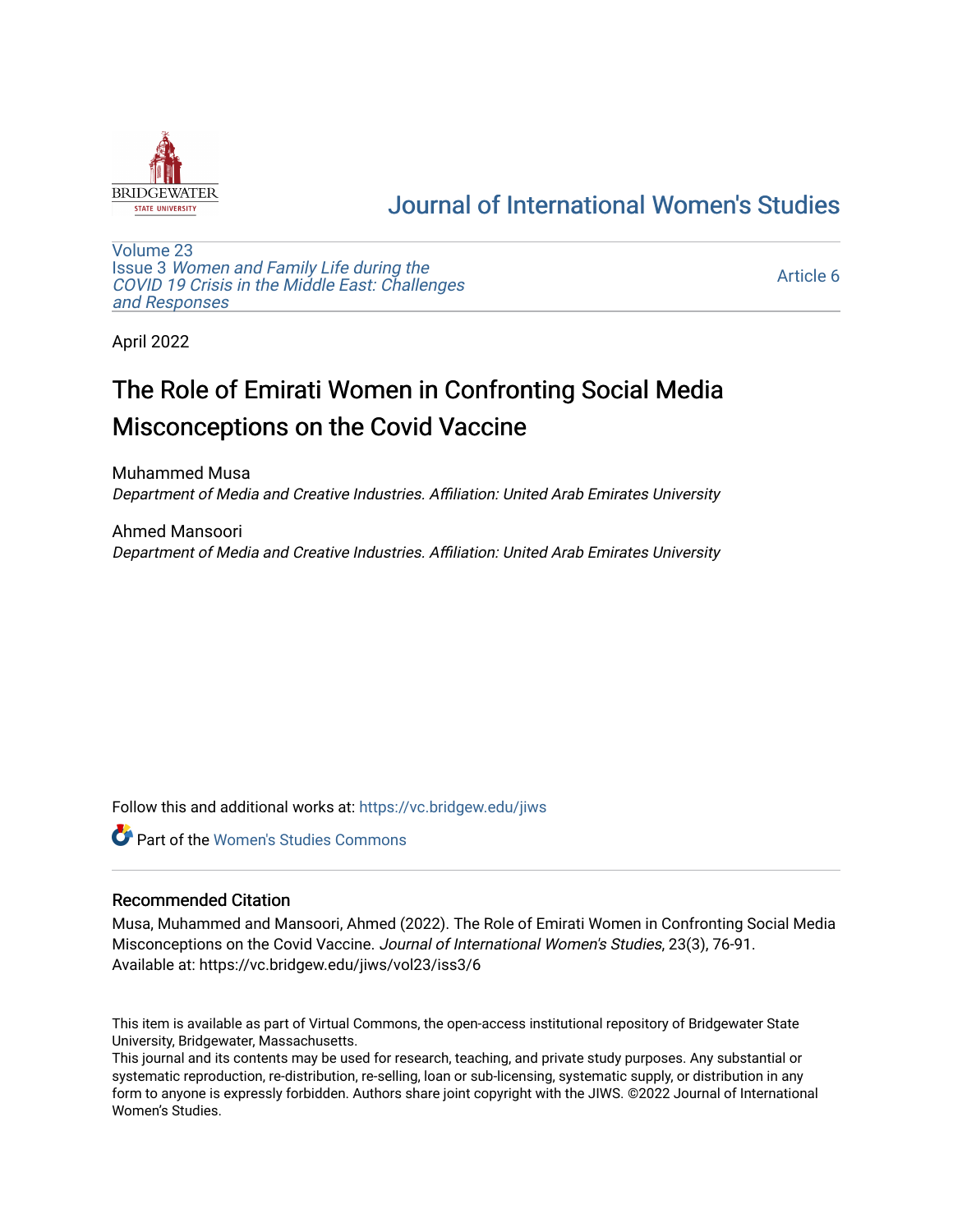# **The Role of Emirati Women in Confronting Social Media Misconceptions on the Covid Vaccine**

By Muhammed Musa<sup>1</sup>, Ahmed Mansoori<sup>2</sup>

#### **Abstract**

As disagreements rage about the source of the Covid-19 virus, one universal consensus has been established. It is that humanity's surest guarantee to curbing and mitigating the deadly pandemic is the discovery and wide administration of a vaccine to prevent infection, serious illnesses, and hospitalizations etc. As different countries grapple to roll out the covid vaccine, the world is confronted by another virus that could prove to undermine efforts at curbing Covid-19. Vaccine misinformation is playing into the hands of anti-vaccine groups who are taking advantage of social media platforms that are easily accessible and devoid of editorial gatekeeping to propagate often unfounded rumors about vaccine efficacy and safety. As a result, today, vaccine hesitancy is undermining the efforts put in place to fight the virus. Despite this, today the UAE is among the top three countries in the world with the highest vaccinated population.

This paper attempts to provide insight into the uptake of Covid vaccine among Emirati women. The paper assumes that the decision to take covid vaccine or not is, among others, a product of information and perception. Given the centrality of social media as a source of information to most people in the UAE, we inquire into its role in shaping perceptions and attitudes on the covid vaccine among Emirati women. Our findings reveal that over 84% of respondents are vaccinated and factors that account for such vaccine uptake among Emirati women are both general and specific and center around communication and government policy.

The paper concludes that contrary to established stereotypical images of Middle Eastern, Arab, Muslim women as passive and laid back, the attitude of Emirati women towards the vaccine brings to fore the role of women in social change thereby challenging established stereotypes.

*Keywords:* Emirati women, Covid-19, Change agents, Social media, Vaccine

#### **Introduction**

While controversy continues on human agency behind the Covid-19 virus, there is universal consensus that a vaccine is the surest guarantee towards managing and mitigating the spread of the virus. Yet, different parts of the world are witnessing different public responses to receiving the Covid-19 vaccine. The rise of the anti-vaccine movement is happening alongside a rise in vaccine hesitancy. This tells us that vaccine, in spite of its immense benefit in addressing the current covid crisis, distribution is confronted by problems of perception and adoption.

In the UAE, the government has responded to the spread of the virus through a program of public awareness that aims to educate the population on the need to adhere to the measures and protocols put in place to mitigate its spread. Between the times of the reported outbreak of the Covid-19 virus from January 2020 to the  $30<sup>th</sup>$  of September of 2021, the UAE has recorded about

<sup>1</sup> PhD. Department of Media and Creative Industries. Affiliation: United Arab Emirates University. Email: [mu.musa@uaeu.ac.ae.](mailto:mu.musa@uaeu.ac.ae)

<sup>2</sup> PhD. Department of Media and Creative Industries. Affiliation: United Arab Emirates University. Email: a.mansoori@uaeu.ac.ae.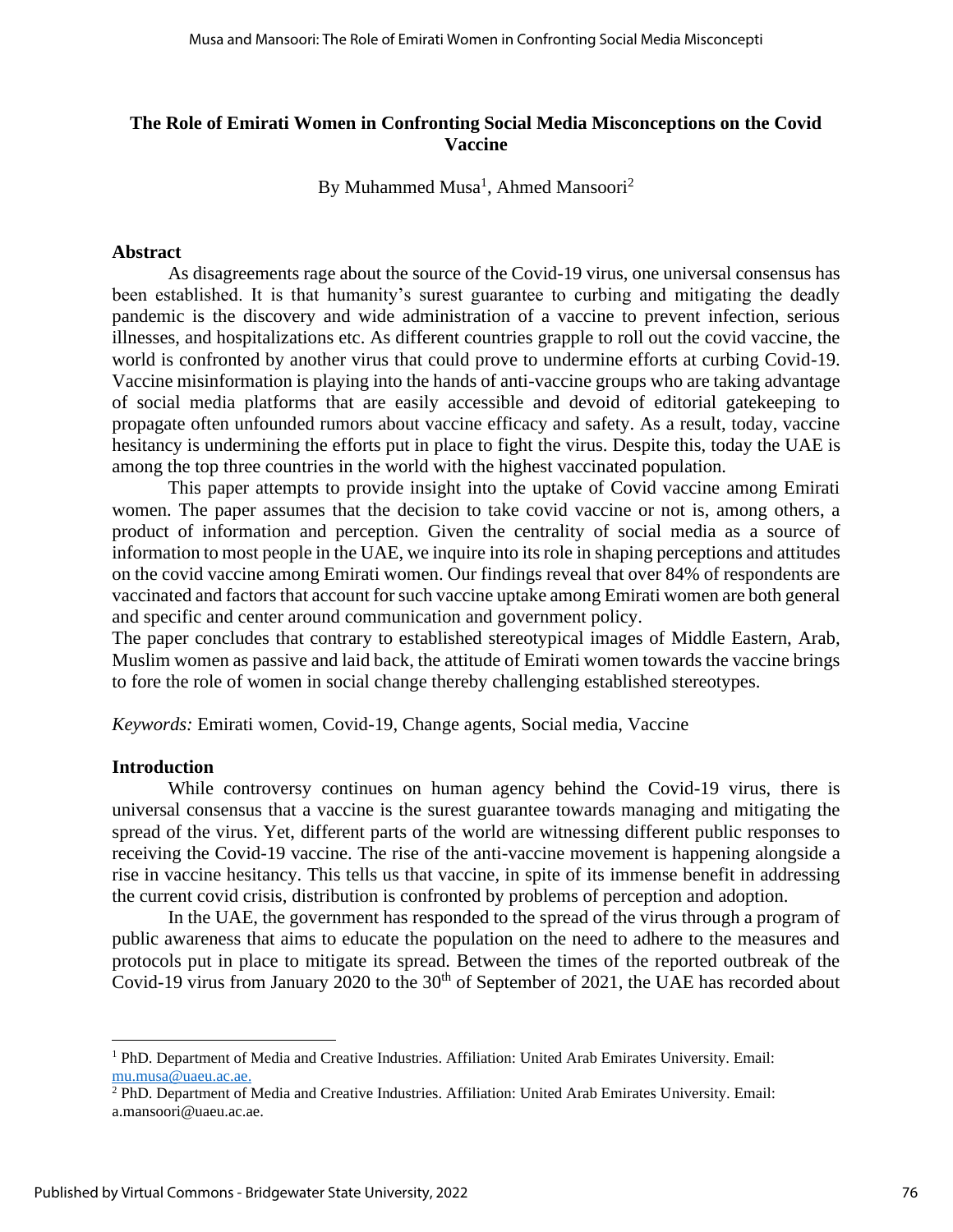730,000 cases and a total number of 2,100 mortalities (National Emergency and Crisis Management Authority (NECMA) 2021).

The UAE is acknowledged as a global center of tourism, and Dubai airport is ranked among the busiest airports in the world. The country is the home to both Emirates and Etihad airways which are also ranked among the world's leading airlines. Dubai is currently hosting the global 2020 Expo while Abu Dhabi is also known as the host of the Abu Dhabi Grand Prix. These factors along with few others, point to the UAE as a hub of intense human traffic in and out of the country, thus increasing its vulnerability to influx of Covid-19 through passengers who fly in and out of the country.

Consequently, the measures put in place by the government through its health authorities are based on real and not imaginary threats. It is for this reason that the UAE government, like many others, heralded the discovery of a covid vaccine as a pathway to the restoration of normalcy. Yet, studies have indicated that public response and attitudes to vaccine use are the product of information and knowledge as well as governmental policies in the form of mandates. In the UAE today, internet penetration is put at 99%, with another 99% of the population being active social media users (See Globalmediainsight.com 2021). Thus, the contemporary social space in the UAE is fundamentally altered as social media are central information sources, fully embedded and therefore playing a central role in the construction of perceptions on health issues.

It is in realization of the extent of social media's role in people's daily life, and its centrality as an information source in the country, that the government regularly communicated the Covid-19 protective measures and situation report including vaccine roll out through social media platforms in addition to conventional media. Part of the measures put in place by the National Emergency Crisis and Disaster Management Authority (NECMA in mitigating the spread of the virus include closure of public places such as malls, schools, and worship centers as well as use of masks, sanitizers, and social distancing. NECMA also updates the public regularly on infection and mortality rates through social and conventional media.

The initiatives and measures put in place by the government and NECMA have altered normalcy that people were used to and, through that, as well as regular updates on the Covid-19 cases and mortalities, have created awareness about the threat posed by the virus to existence as a whole. Both the UAE government and NECMA have expressed satisfaction with public awareness initiatives that were put in place through social and conventional media.

Some studies in other countries, however, are pointing to mixed outcomes in relation to the role played by social media in creating appropriate health behavior in relation to Covid-19 (See Hamad, M.A 2021, Yas, et al 2021). Earlier health crises such as HIV-AIDS, Ebola virus, and SARS have suffered from rumors and conspiracy theories that undermine initiatives at mitigating the diseases (See Bogart and Bird, 2003, Enders, J.E, 2020). These had had negative consequences for society.

Our motivation for this study, therefore, is to gain insights into the role of social media in the second phase in the fight against Covid-19 through vaccine administration. Whereas public awareness initiatives in the first phase of Covid-19 had focused on inculcating appropriate health behavior among the population at large, this study is interested in understanding the perceptions and attitudes of female Emirates towards the vaccine and factors that informed their uptake of the vaccine. Our interest in studying women's attitudes is predicated on our desire to gain insight into their role in social change especially in times of crisis. Given 99% internet penetration in the UAE, and with over 80% of the women population being active social media users, our study is keen to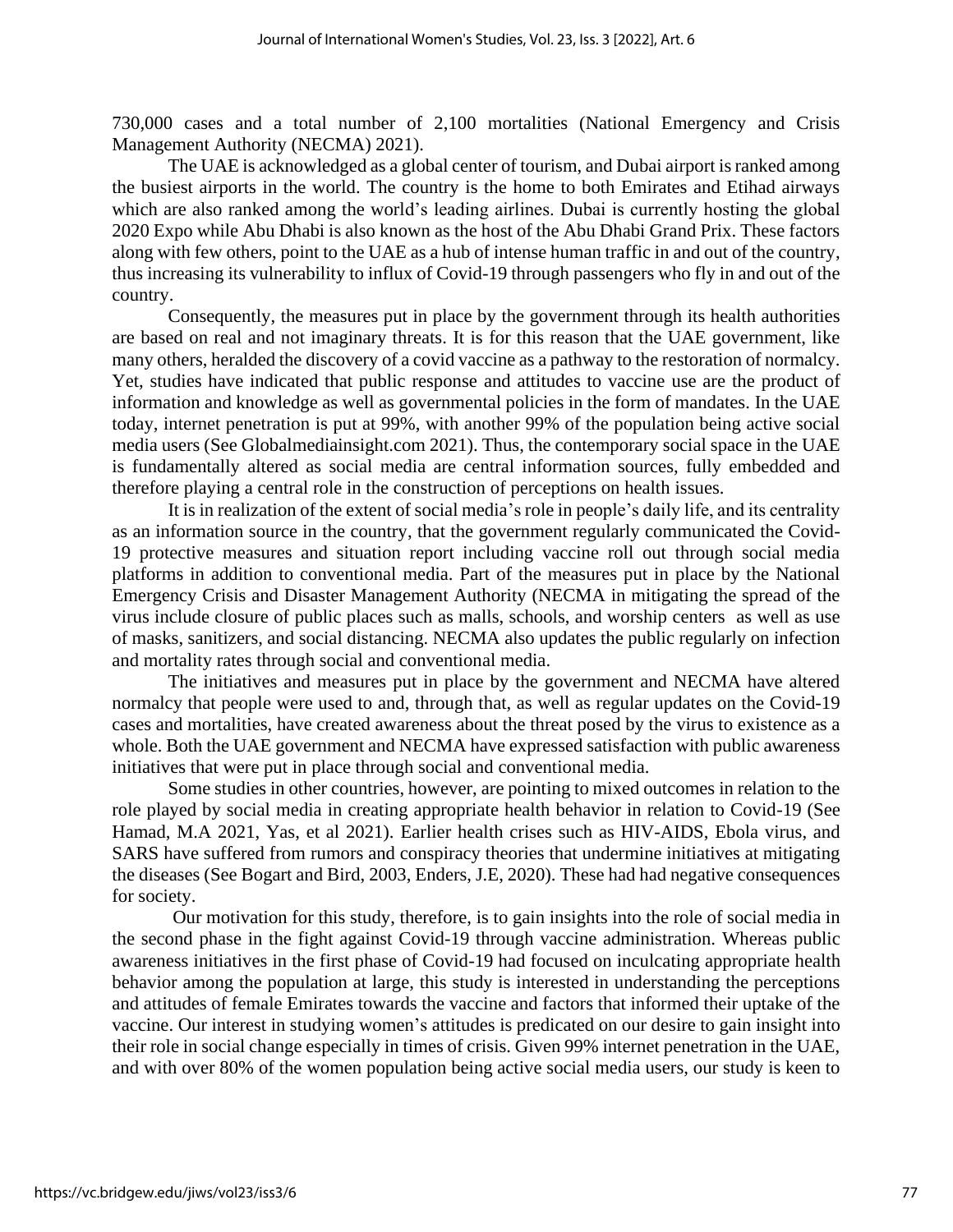inquire into how Emirati women's social media use has shaped both their perceptions and attitudes toward the Covid-19 vaccine.

Even though as of August 2021, over 80% of UAE population had been vaccinated, (NECMA 2021) this situation does not tell the full story. At the initial stage of the vaccine rollout, there was some reluctance among people to come forward and vaccinate. Several antivaccination messages circulated on social media, for instance, have alluded to unverifiable and unfounded claims that the Covid-19 vaccine poses threat to humans and is especially capable of impacting fertility in women.

These hesitations made the NECDMA spokesman Saif Al-Dhaheri proclaim that:

Strict measures are being considered to restrict the movement of unvaccinated individuals and to implement preventive measures such as restricting entries to some places and having access to some services (The National Newspaper 2021).

By September 2021, the percentage of fully vaccinated people in the UAE had reached 84.7%. (NECMA, 2021). This study sets to find out the role of social media in the circulation of information about the vaccine in the UAE. The study will also seek to determine how engagement with anti-vaccine measures has shaped perceptions and attitudes toward vaccination among women in the UAE and if vaccine hesitancy was witnessed in the initial phase of the vaccine rollout, what informs the current pro-vaccine attitude among women in the UAE? Past studies have indicated that visual social media messages are processed faster and tend to be accepted and remembered for a longer time. Additionally, are there incentives or threats by the UAE government that led to more positive attitudes towards the vaccine? Could there be non-health related factors communicated in social media that led to attitude changes toward vaccine among Emirati women?

# **Literature Review**

The contemporary communication landscape has been transformed since the emergence of broadband internet. Once upon a time, news and information sources central to the construction of social reality were largely the conventional media of press and broadcasting whose major defining feature is professional gatekeeping characterized by content vetting to ensure its adherence to professional standards and requirements called news values (See Allan 2004, Gans 2004, Tuchman 1980, Berger and Luckmann 2015, Couldry and Hepp 2017). Today, broadband internet has ushered in Web 2.0 internet applications referred to as social media. The major defining features of these platforms are ease of access, interactivity, and absence of gatekeeping that exist in conventional media (see Van Dijck J. 2013). Social media allow users real time communication and interaction. In their participation in public discourse, users of social media can do so through texts, pictures, as well as uploading and sharing audio and video files. The interactivity of social media enables users to endorse i.e. 'like' and therefore 'follow' other users and keep getting updated with their postings. Consequently, one can develop a specific network of content or those that confirm and support one's beliefs. The ubiquity of social media has made content shared through them reach billions of users all over the world and for some content to go 'viral'.

However, one of the major points of attraction for social media, i.e., lack of gatekeeping, is also among its leading risks. Its use for creating and disseminating unverified information or propaganda has brought to the forefront the notion of fake news. As any opinion can be shared as a fact, it makes it more difficult for many to be accurately informed on important issues. The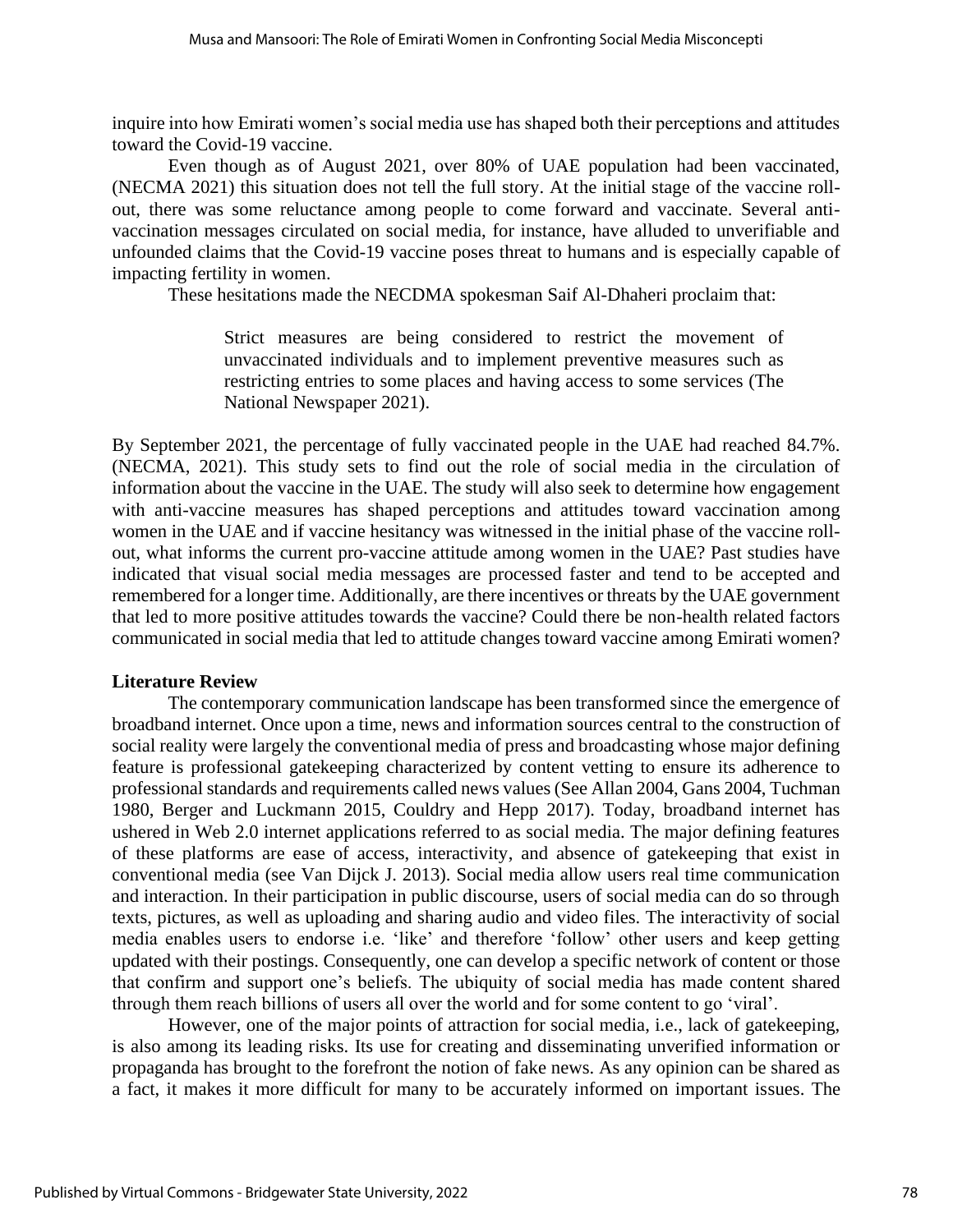consumption of falsehoods and creation of doubt is especially harmful to society when the subject concerns health (see Puri et al. 2020, Ketchell 2020, Yee Li et al. 2019). One can appreciate the implications when one considers that a much-reduced entry to social media use flattens or democratizes the public sphere for discourse.

According to Donzelli et al. (2018),

media and social media can create either a negative or a positive attitude towards vaccine and can provide a platform for lobbyists and key opinion leaders to influence other citizens. ---, social media allow users to freely voice opinion and experiences and they can facilitate the organization of social network in favor of or against the vaccine.

To understand how impactful social media can be on desirable or undesirable health behavior in the era of fake news, we need to investigate a few key areas such as their agenda setting capacity, as sources of information and a basis for communicative action, and a catalyst for vaccine hesitancy. By raising the importance of certain subjects and perspectives over others, such as when they go viral, the social media cannot only direct people's minds on what to think about, but also raise the perceived importance of such point of views (See Feezeli 2018, McCombs and Shaw 1972).

As a source of news and information, we can look at two key functions that social media play. First, because of the drastic reduction of cost of entry into the social media communication landscape, fringe groups have now found the opportunity to disseminate their propaganda on Covid-19 and especially their anti-vaccine stand. At a second level, such messages eventually become a basis for discussion on various platforms such as Twitter, Facebook, WhatsApp, and blogs (See Wilson and Wiysonge, 2020). In their study of media representation of vaccine side effects, Buch Xuan Tran el al. (2018) found that people who receive information from friends and through SM networks are more likely to refuse vaccines.

Immunomic Therapeutics (IT) observes that while vaccines have immense benefits as shields against serious diseases, they are still bedeviled by problems of perceptions and adoptions. Such perceptions can range from people being suspicious, confused, or even complacent about the threat of the disease that the vaccine is meant to fight. Any of these mindsets can negatively undermine vaccine uptake which, in the end, will affect the coverage and lead to the outbreak of the disease.

In accounting for factors behind modern day vaccine fear, Immunomic Therapeutics opines that as the number and complexity of vaccines grow, people are left to navigate information in a 'fractured media environment'. IT proposes among others, appropriate communication with those that are hesitant and extends incentives to them so they can develop the right frame of mind about vaccines. People often have confidence in their doctors and for these reasons, doctors should be incentivized to be more involved in communicating the right message and information about vaccines to the public. For scientific information to be properly communicated to the public, health officials should utilize media personnel as well as motivational speakers or what it calls those "who influence our culture" (Harvey, 2017).

Public health policies are also cited as essential components in the attempt to achieve high vaccination coverage. IT cited the case of Italy where vaccinating children was made a condition for school registration, while Germany announced fines on parents who fail to get their children vaccinated. Australia is also cited with the policy of "No Job, No Pay" that allows only parents of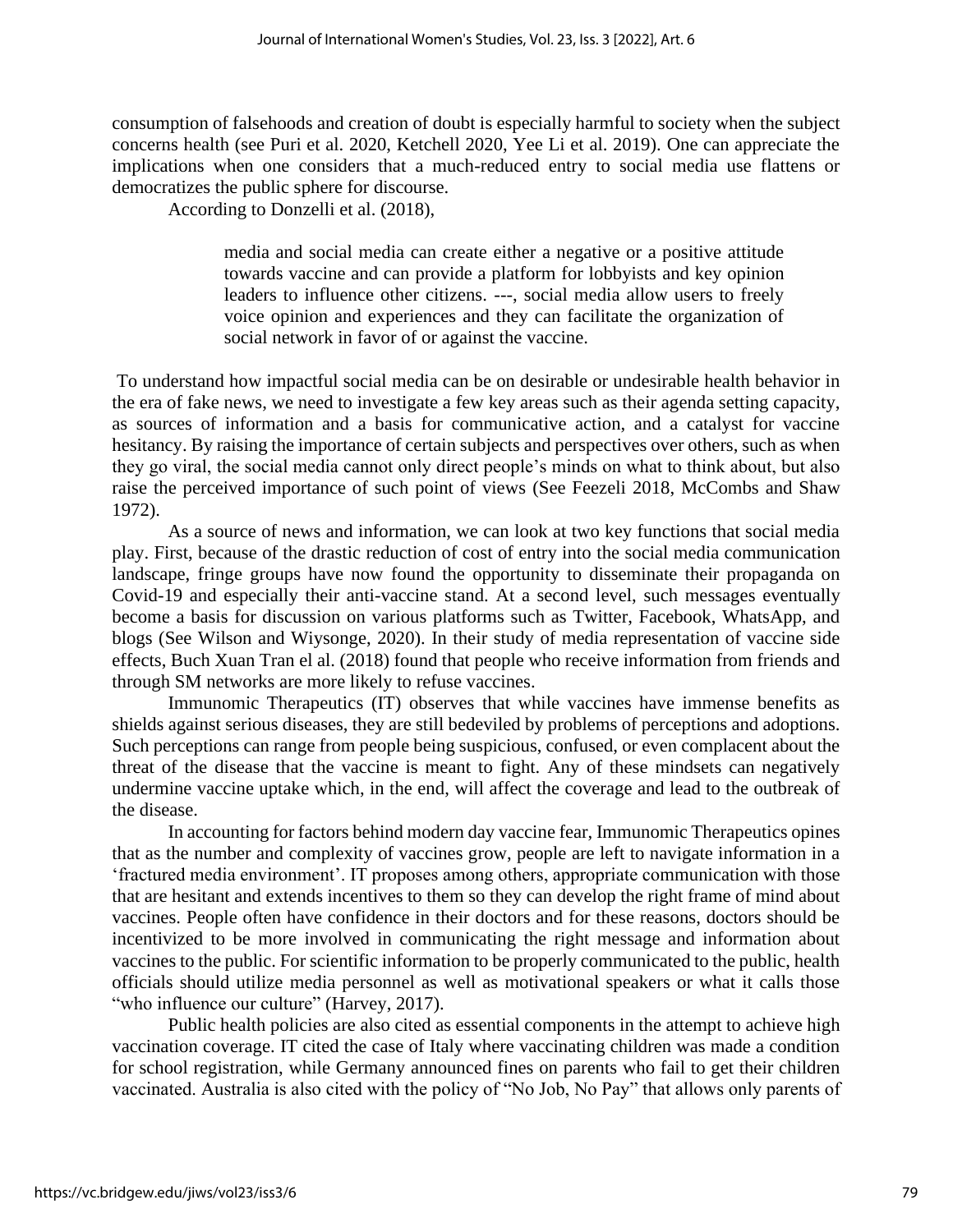immunized children to receive childcare benefits and Family Tax Benefits etc. (IT 2021). The outcome is that in all these cases improved vaccine uptake is recorded when the mandates are put in place.

In their study on 'social media and vaccine hesitancy in the era of Covid-19 and globalized infectious diseases', Puri et al. (2020) observed that among the barriers to vaccination uptake include misinformation on its benefits, composition, and adverse effects. They also cited the vaccine hesitancy resulting from health information generated from the internet and from peer network interactions such as those in social media as a problem that needs to be addressed.

> --- there is also substantial potential for harmful misinformation to spread across networks which may be propagated via the contemporary antivaccination movement, fueling vaccine hesitancy (Puri et al. 2020, 2586).

The threat that internet and social media-generated information pose to vaccine uptake is further heightened by the feeling of isolation arising from social distance protocols imposed in many countries. As restrictions are imposed on physical contacts and gatherings, people are more likely to spend more time on the internet and social media platforms (Limaye et al. 2020). As a result, misinformation and anti-vaccination rumors and messages capable of threatening public confidence on vaccines began to surface even before the vaccine is released (See Danovan 2020). It is because of these concerns that the American Medical Association appealed to tech companies to block such content that spreads vaccine misinformation on their platforms (Lou and Ahmed cited in Puri et al. 2020).

Other studies have established a direct causal relationship between exposure to anti-vaccine blogs and websites and negative intention to vaccinate (See Betsch et al .2010, Nan and Madden 2012). Similarly, Ahmed et al. (2018), in their study of social media use and the influenza vaccine, found inverse association between the use of Twitter and Facebook with influenza vaccine uptake. Despite these, Puri et al. (2020) opine that it is still 'not readily evident' why social media use could promote vaccine hesitancy.

In their study 'measuring the impact of Covid-19 vaccine misinformation on vaccination intent in the UK and USA', Loomba et al. (2021) agreed that while the widespread acceptance of SARS-CoV-2 vaccine will be a major step in the fight against the Covid-19 pandemic, they also acknowledge that achieving a high vaccine rate will be a serious challenge because of misinformation on social media among others. In both the UK and the USA, the study reveals that fewer people are 'definitely' disposed to taking the vaccine than is 'likely required for herd immunity' and that vaccine misinformation has prompted a decline in intent of 6.2 percent in the UK and 6.4 percent in the USA among those who indicated they 'would definitely accept a vaccine'. More interestingly for our focus, the study inquired into how misinformation differentially affects sociodemographic groups. In this regard, their findings indicate that females are 'less robust to misinformation than males' in their consideration for vaccines to protect others.

Another interesting revelation of their study is the lack of evidence to support popular claims such as by Callaghan et al. (2020) about correlation between trust in health experts and intent to vaccinate.

> We find no evidence that individuals who trust health authorities are less likely to be impacted by misinformation (after controlling for their sociodemographic characteristics); however, trust in experts has been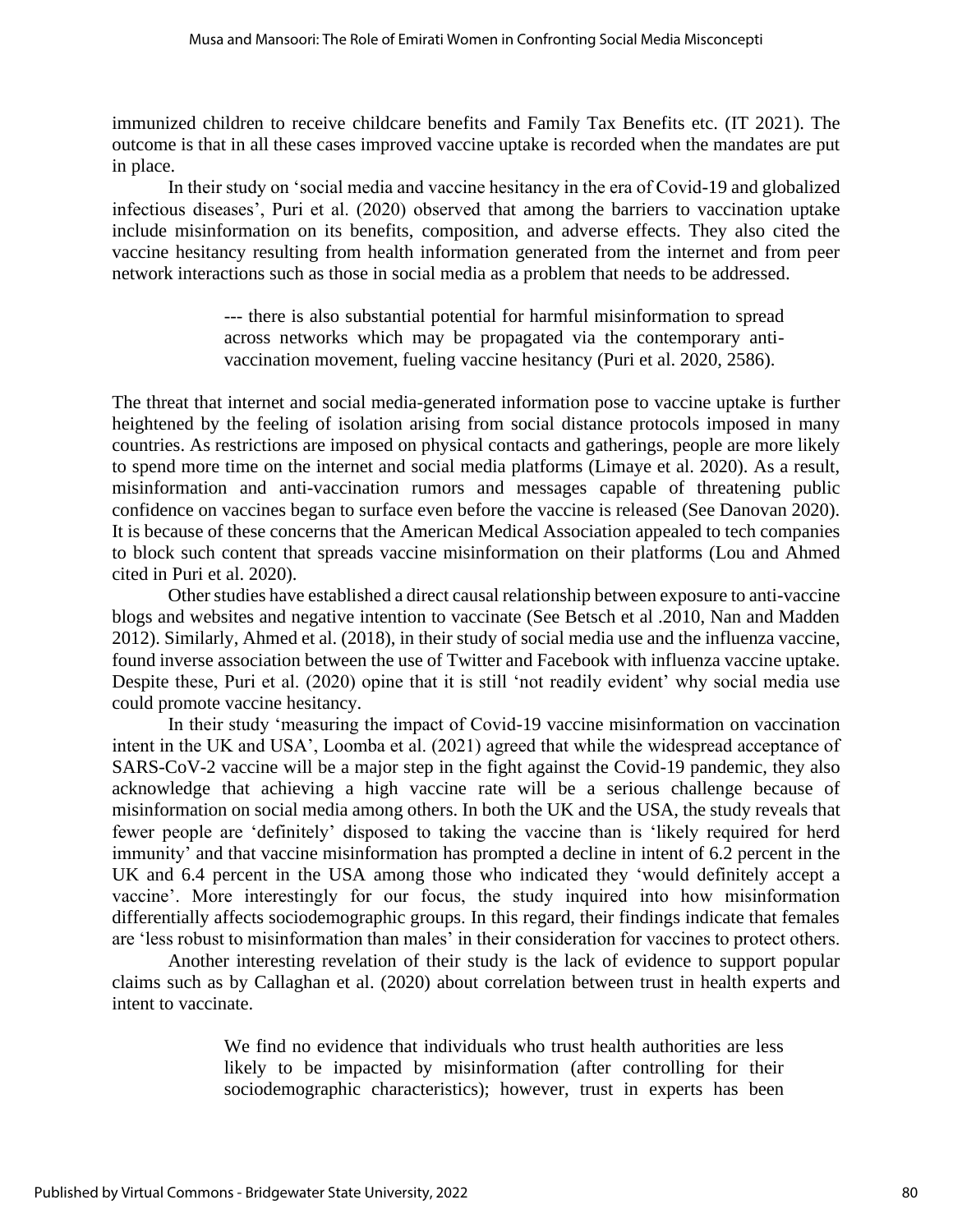recently found to be associated with intent to pursue Covid-19 vaccine in the USA (Loomba et al 2021, 341).

In her study on 'social media's impact on vaccine hesitancy' Argyris found that visuals on social media are more likely to be believed and remembered for long especially because of 'personalized dramatization of vaccine injuries.' In addition, the study found that social media users with antivaccine messages on social media have a negative effect on their intention to get vaccinated, but on the other hand, social media users' engagement with pro-vaccine messages does not show significant association (Argyris, 2021). Overall, the study found anti-vaccine messages on social media of diverse themes, all of which point to safety/injury and conspiracy theories aimed at discouraging trust on vaccines. The messages appear trustworthy so that it will entice users with digital literacy not to fall for them.

In outlining themes in the history of vaccine hesitancy and refusal, Schwartz (2012) identified two main issues. The first argues that vaccines do more harm than good in relation to the diseases they are meant to prevent. The second in the themes is the link between the promotion of the vaccine as a condition for children's enrollment in schools in Boston in 1827.

Compulsory vaccination that is contemplated in some countries today and enforced in others has a long history. For instance, the enforcement of  $19<sup>th</sup>$  century smallpox vaccine requirement in England was backed by fines and jail terms for non-compliance. In the US, the Anti Vaccination Society of America established in 1879 brought together Anti-Vaxxers from different religious and ethnic backgrounds and even included medical practitioners holding views outside the mainstream of the profession. Principal opposition to vaccine in the 1960s was hinged on three objections such as 'government intrusions on religious beliefs, distrust of medical science and infringement on personal liberties' (Jackson 1969).

Contemporary opposition to vaccines has largely hinged around the same objections and the only difference being in their spread and organization. For instance, while past oppositions were largely local and at the grassroots level, today's opposition is national and even international and have benefitted from development in means of communication, especially the internet. Whereas early opposition made use of pamphlets, today's Antivaxxers use blogs and social media.

Wilson and Wiysonge (2020) study on social media and vaccine hesitancy is an attempt to evaluate the effect of social media and online foreign disinformation campaigns on vaccination intent and overall attitudes towards vaccine safety. To them, social media use is at two levels. The first is its use by the public to organize action and the second is the level of anti-vaccine discourse on social media platforms. They are also able to look at foreign sourced disinformation activities on social media in each country.

In evaluating vaccine hesitancy, the study used polls to understand the proportion of the public in each country that thinks vaccines are safe and, secondly, they looked at the annual data of actual vaccinations administered according to WHO data in each country. The findings of the study indicated that use of social media in organizing offline action is highly predictive of the belief about vaccines being unsafe. As well as this, the dissemination of foreign disinformation is found to be highly statistically and substantially significant in predicting a drop in mean vaccination coverage over time (Wilson and Wiysonge 2021). The study concluded therefore, that there is a significant relationship between activism on social media and vaccine hesitancy and that there is a relationship between foreign disinformation campaigns and vaccination decline.

In a quantitative analysis of YouTube videos to study misinformation on vaccination, Donzelli et al. (2018) cited the Strategic Advisory Group of Experts (SAGE) on immunization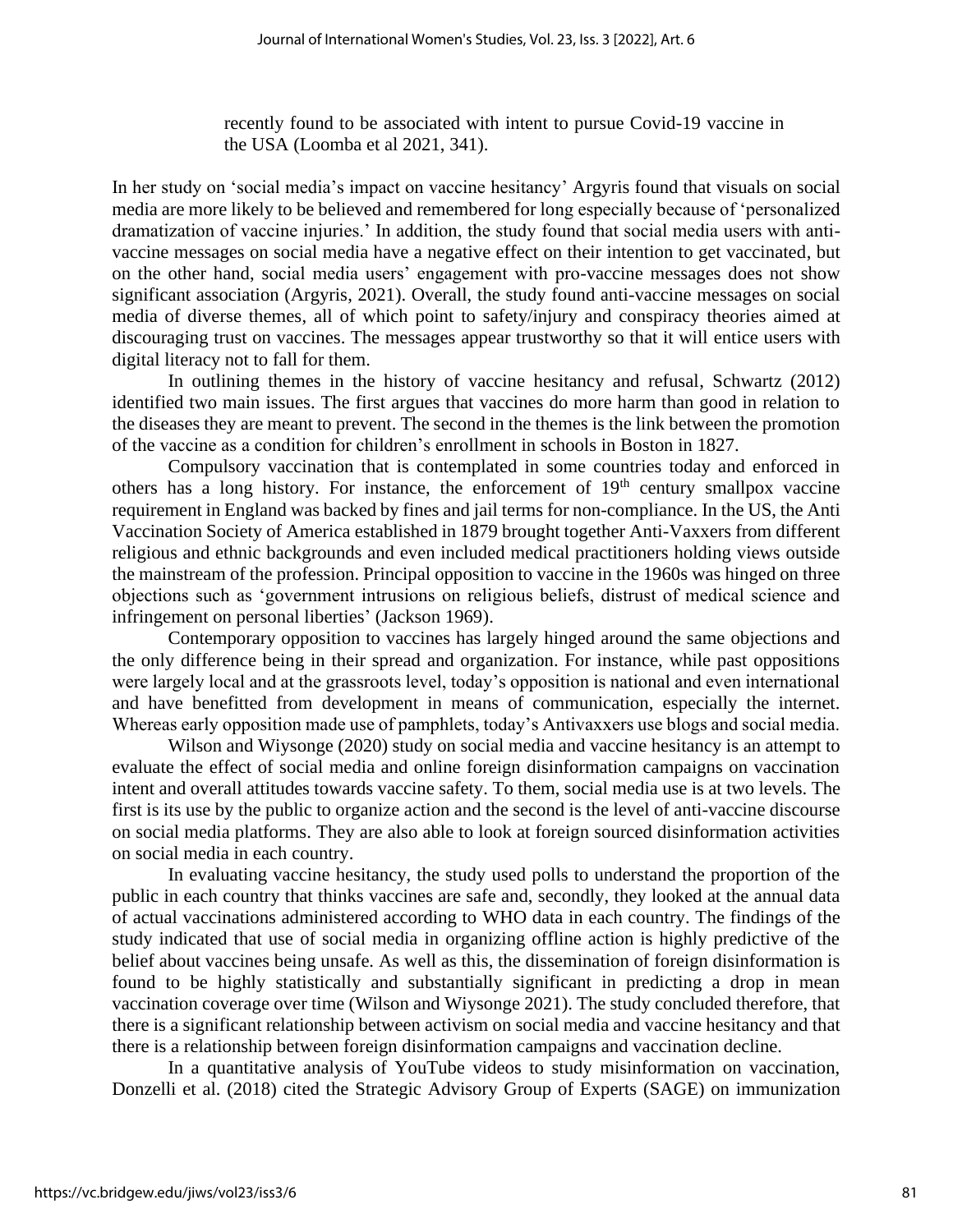which grouped the determinants of vaccine hesitancy into three categories i.e., contextual, individual, and group influences and vaccine/vaccination specific issues (Donzelli et al. 2018, 1644).

In all these, SAGE attributed vaccine hesitancy to poor or inadequate communication. In this regard, it is observed that media and social media can be a positive or negative influence and they can provide platforms for opinion leaders to influence others. Given their interactivity, social media can provide an avenue for organization of social networks and activism in favor or against vaccination.

The study by Donzelli et al. (2018) analyzed 560 YouTube videos that were alluding to a link between vaccination and autism in Italy in 2016. The result indicated that most of the videos were negative in tone and that there was an increase in the annual number of uploaded videos during the sample period from 31 July to 27 December 2017 of the same year with a peak of 224 videos in the first seven months. The data confirmed the prevalence on YouTube of perspectives supportive of the allusion between vaccines and autism in children. A very important feature of the data is that the negative YouTube videos were more viewed, shared, and received more likes than positive or neutral videos. This confirmation bias or 'myside' bias is the tendency for people to go for information or views that confirm their beliefs and avoid or reject others that are contrary to those beliefs. Such filter bubbles result in an 'echo chamber'- a place where people only encounter information and opinions similar to theirs. In this regard, the effect will be that vaccine hesitant users will become more likely to have their views confirmed and reinforced. Moreover, YouTube has, on the right of the video one is watching, further recommendations of additional videos along the same line of thinking.

Yee Li et al. (2020), point out that as the largest public health emergency of the century, the successful management of the Covid-19 pandemic is through 'effective dissemination of factual information.' Consequently, they set out to study YouTube in terms of the usefulness and accuracy of information on Covid-19 that it disseminates to billions of its viewers.

Using keywords 'Coronavirus' and 'Covid-19', a YouTube search was undertaken on 21 March 2020 where the top 75 videos were analyzed from each search. In this exercise, the primary outcome was useability and reliability of the videos. The outcome of the analysis showed that among the viewed English videos on Covid-19 on YouTube, 27.5 carried non-factual information from sources that include 'entertainment news, internet news and consumer sources reaching 62 million views worldwide' (Yee Li et al. 2020, 6). On the other hand, videos that carried factual information from sources that include professional and government organizations, even though they carried high quality and informative content, were 'highly underrepresented in terms of viewership' (Yee Li et al. ibid).

Tran et al. (2018) submit that the media have contributed to widespread public distrust on vaccines in Vietnam as they did in other countries around the world. While conventional media have long been major sources of news and information, in recent years, the internet and social media have risen to center stage as sources. They also add: "Indeed, dissemination of negative information about immunization has been increased by advancement of websites such as Facebook and Twitter" (Tran et al. 2018, 1718).

In all, 68.2% of the subjects interviewed in the study indicated that they felt hesitant about vaccines after hearing about their adverse effect in the media. Such high hesitancy, however, was recorded more in urban settings in northern Vietnam 'after hearing about adverse effect of immunization from media and social media where, in the case of the latter people followed opinions of friends through social network platforms.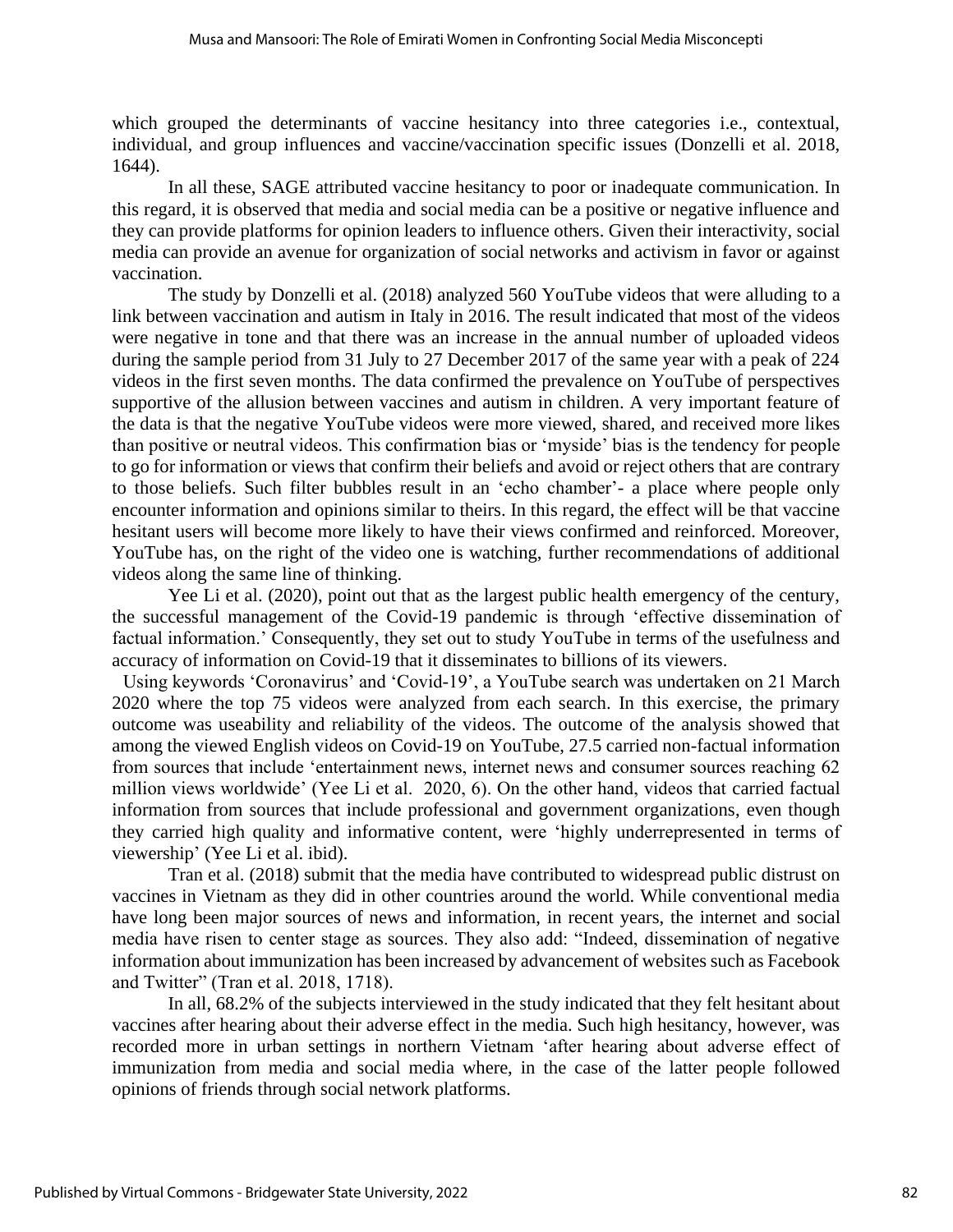A few issues emerge from the literature. First, controversy on vaccines is not new and consequent anti-vaccine movements are not new either. Believers and unbelievers in vaccines have always found the media a channel to propagate their stands and beliefs. The difference today is that while in the past many unverified assumptions could eb vetted in public media through gatekeeping process, everything could pass in the social media world of today.

Secondly, through social media, anti-vaccination movements can coordinate and spread their anti-vaccination views or rumors on a world-wide scale on platforms that are accessed freely and without hindrance. What also emerges is that mandates that are contemplated or put in place in many countries are not new as was seen with the smallpox vaccination mandate in England in the 19th century as well as in Italy, Germany, and Australia. Studies of YouTube influence on perceptions of vaccines or accuracy of information indicate that negative videos receive more views but interestingly, it is also revealed that confirmation bias is at work as users tend to view videos that confirm or reinforce their perspectives.

#### **Method**

At a time when anti-vaccine movements and vaccine hesitancy are undermining rollouts in many countries around the world, the UAE remains among the top three countries whose majority population is double jabbed. The objective of our study is to examine what motivated Emirati women to respond so positively to Covid-19 vaccination. Given that human action is a product of information, and given the embeddedness of social media in the daily lives of Emiratis, our study enquires into the social media networks Emirati women engage in.

Our motivation to focus on women rather than the entire population is informed by two main reasons. First, we want to move away from the dominant, and stereotypical image of the Middle Eastern, Muslim, Arab women as marginal, passive, and laid-back actors in society and therefore underserving of attention. Second, with a literacy rate of 95% and accounting for 66% of the public sector workers and over two thirds of the student population at government universities (See UAE Gender Balance Council), we want to understand how these positive numbers impact social change especially in times of pandemics such as the Covid-19 pandemic.

Given the importance of communication and public policy as components of vaccine uptake, and for the elimination of vaccine hesitancy in society or within a community, our research seeks to enquire about the nature of communication on the Covid-19 vaccine among Emirati women on social media, as well as government policies in terms of 'sticks and carrots' that aid vaccine uptake among Emirati women.

The study used a survey method and administered a structured questionnaire from the 1<sup>st</sup> to the  $15<sup>th</sup>$  of August 2021 among 605 female respondents. Women recruited were 18 years and over, able, and willing to participate in the study, and verified with a written informed consent. All the participants were recruited from within the UAE and spread across the seven Emirates that make up the country. Owing to Covid-19 imposed restrictions, the questionnaire was administered online using serveymonkey.com between the first and 15th of August 2021.

Among the key questions in the survey were those that sought to understand the demographic spread of the participants in terms of level of education and employment status. Others included the top three most used social media platforms and number of hours spent on social media daily. Using a scale of 'extremely, somehow, minimum effect, and no effect" the survey asked the respondents to indicate the extent to which information from social media affected their decision on the vaccine. The survey asked respondents their current Covid-19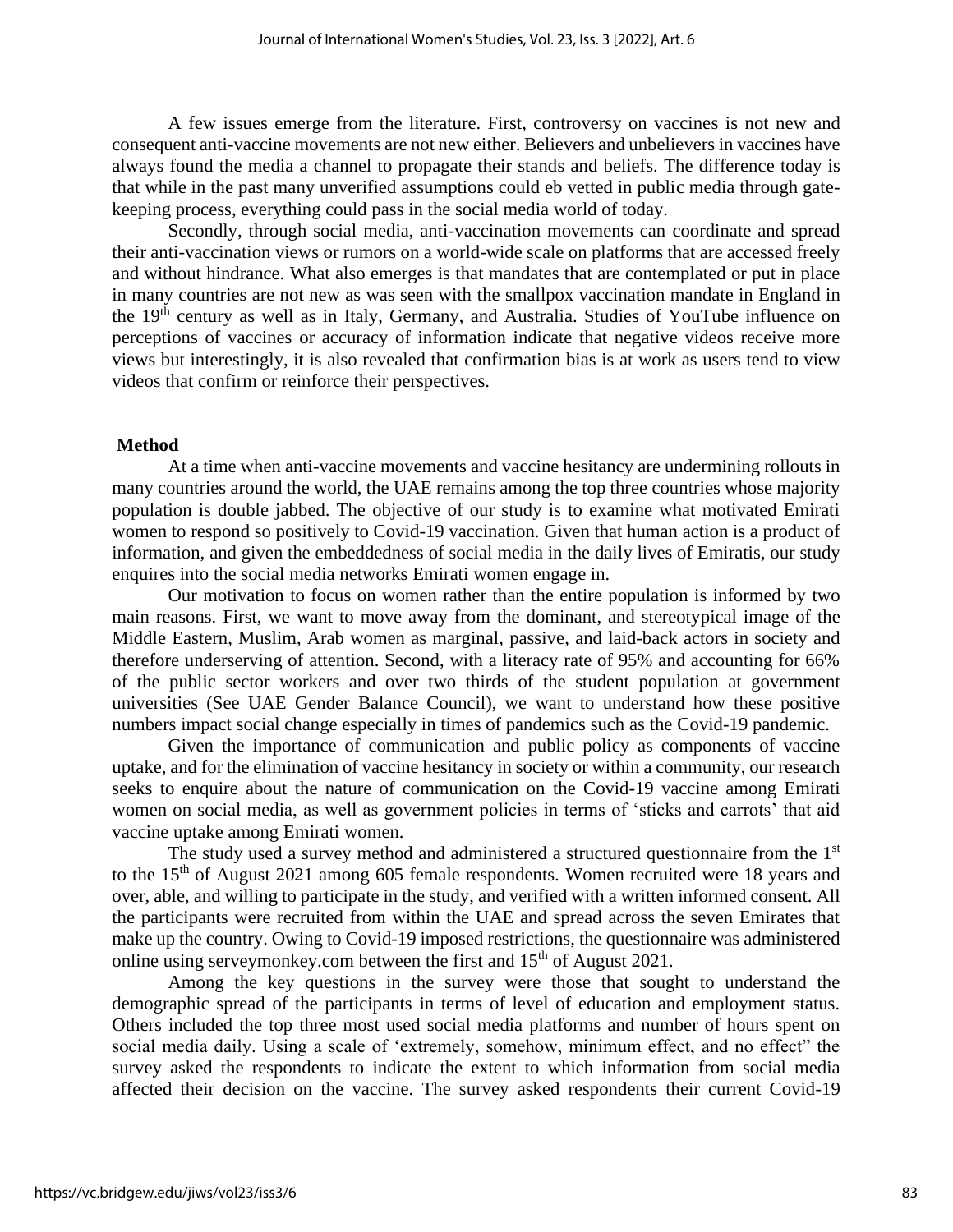vaccination status and what informed or guided their decision on taking the vaccine or otherwise. Survey Monkey Premium was used in extracting the information, and its statistical function was used in the analysis.

# **Results and Discussion**

Results generated from the survey indicate that about 80% of the respondents hold a bachelor's degree and above, and that over 50% spend five hours and above on social media daily (See Figure 1).



# **Figure 1: Educational Qualifications of Respondents**

WhatsApp, Instagram, and Snapchat are the three most preferred SM platforms among respondents. About 57% of the respondents revealed that information obtained from SM extremely or somehow affected their decision on the vaccine. Overall, 78% of respondents have taken two doses of the vaccine, while 6% have taken the first dose. This indicates that 84.4% of respondents have received the vaccination. This figure is close to the government record that shows that 86% of the country is vaccinated (NECMA 2021). Our data shows that about 10% of respondents have no intention to take the vaccine because they are not convinced (See Figures, 2, 3, and 4).



# **Figure 2: Most Preferred Social Media Platforms**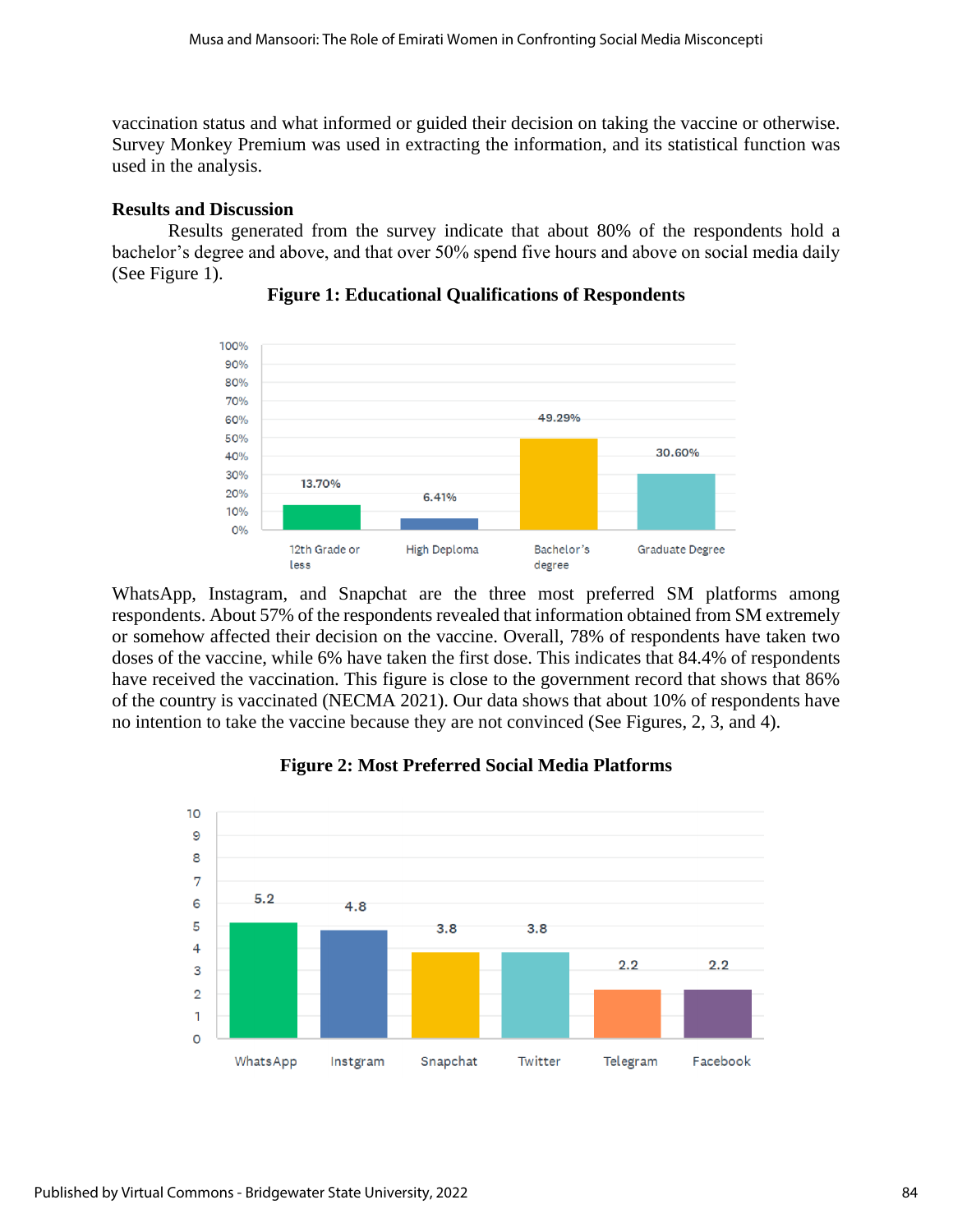

**Figure 3: Social Media Influence on Decision about Vaccine**





Again, 67% of respondents revealed that they were persuaded to take the vaccine when they saw videos and images of UAE leaders and government officials taking the vaccine on SM (See Figure 5).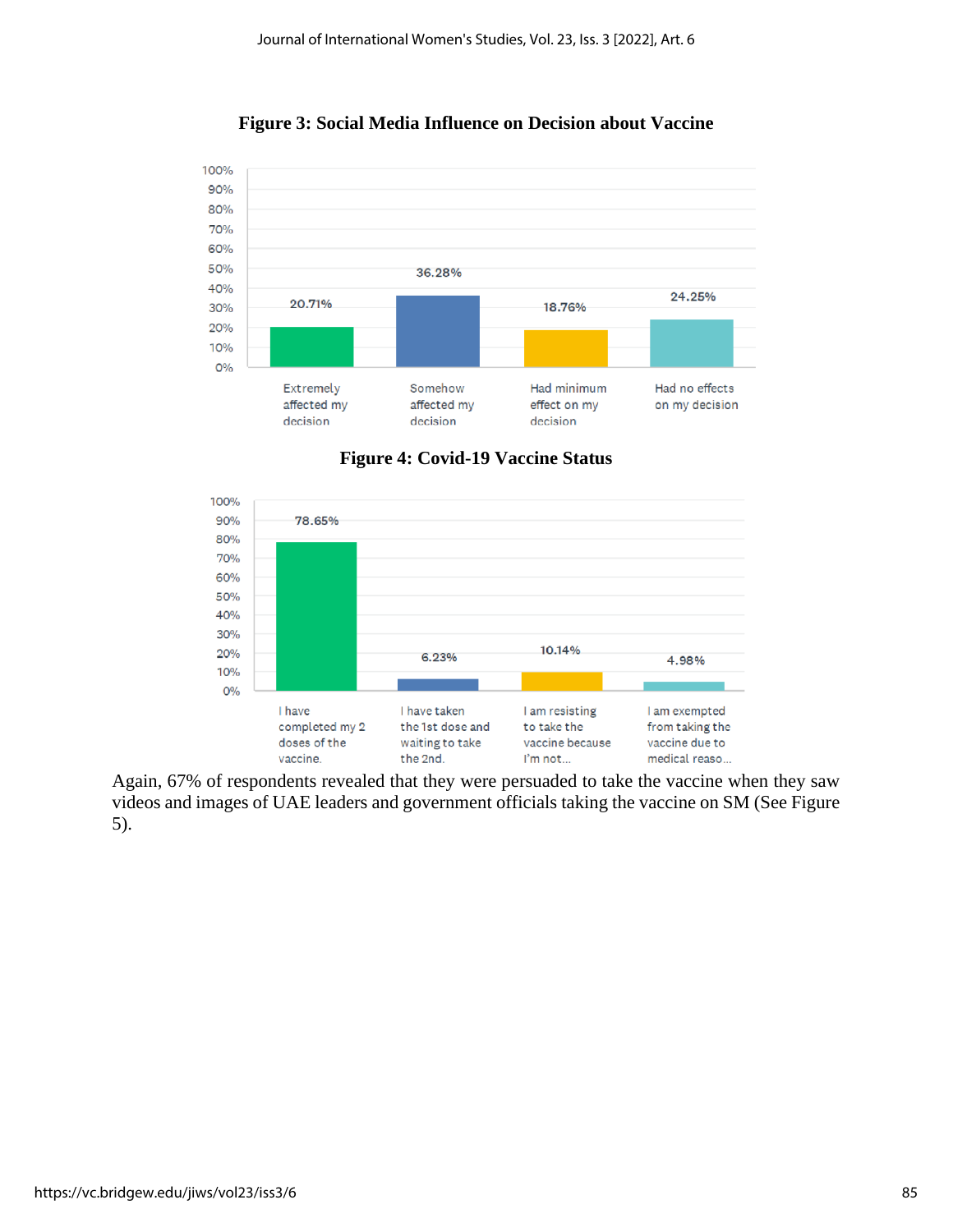

**Figure 5: Extent of Leadership Influence on Vaccine Decision** 

**Figure 6: Respondents' Conviction for Taking the Vaccine** 



Respondents who took two and one vaccination were asked if they were convinced about the usefulness and safety of the vaccine (Figure 6). On this, 58.9% indicated they were convinced but 41.09% indicated that their reason for taking the vaccine is because they do not want to be denied access to public places and the ability to travel. This is clearly in response to the government mandate in the UAE where access to public buildings and malls is only open to vaccinated people.

# **Conclusion**

Covid-19 imposed restrictions have made people remain at home for most of 2020 and 2021 in the UAE. Lack of movement and reduced interaction among people has resulted in higher social media use. Being highly educated has raised the likelihood of digital literacy among respondents and therefore a high chance of resistance to unverified and anti-vaccine messages on social media.

Positive disposition to vaccine means that respondents are more likely to consume social media content that confirms or reinforces their already formed opinion or perspective on the vaccine. The online conversation respondents hold with similar minded users reinforce their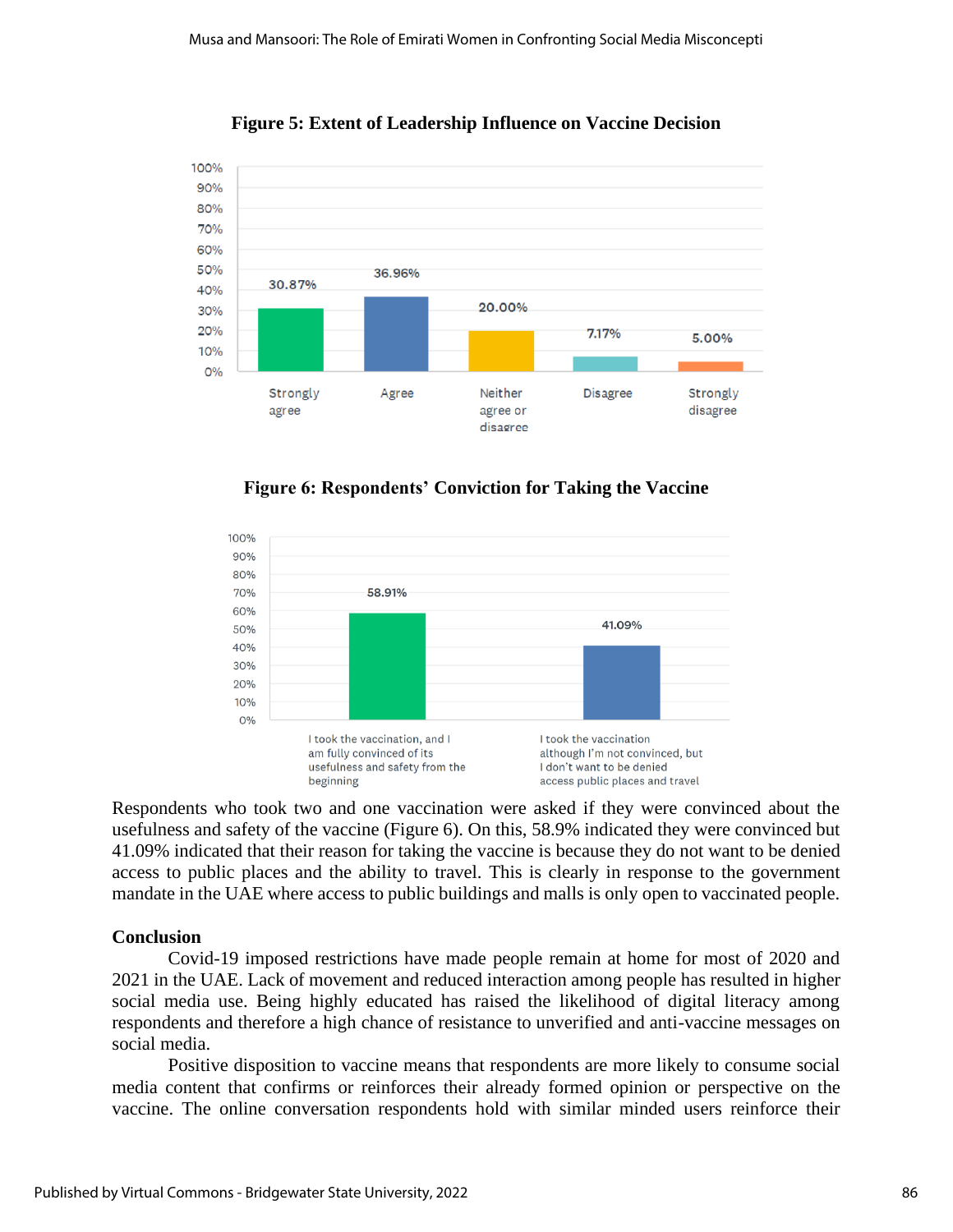intention or action towards the vaccine. This speaks to Habermas theory of communicative action where individuals cooperate and arrive at a consensus through mutual deliberation on issues that affects their lives (Habermas 1981).

This study set out to enquire into the perceptions and attitudes of Emirati women on the covid vaccine. Past studies have tended to investigate the response of an entire national population. Our study chose to investigate the attitudes of women to understand the role of Arab Muslim women in social change as a deviation from their stereotypical notion as passive actors in societal changes.

The study took off from the assumption that among others, human behavior is a product of information and knowledge. Consequently, given the embeddedness of social media into the social space we tried to look at how their use as informational resources by Emirati women has shaped attitudes towards vaccine use or non-use.

The study indicates that over 84% of respondents are vaccinated. Factors that account for such vaccine uptake are both general and specific. At a general level, we have discovered that communication and government policy in terms of vaccine mandates have shaped and guided attitudes of Emirati women towards covid vaccine usage.

Using social media between five to seven hours daily, Emirati women tend to gain information and knowledge about Covid vaccine as well as hold conversations and exchange views with friends on the subject through social media.

However, like is confirmed in other studies, respondents tend to seek the kind of information that confirm their already formed perspectives. Such 'confirmation bias' moreover, leads them to pro-vaccination 'echo chambers'. While unfounded anti-vaccination views are circulating on social media, the digital literacy among Emirati women tends to position them for oppositional interpretation of encountered anti-vaccination messages on social media. Also, conversations and exchange of views with friends on social media is another way through which pro-vaccine respondents further reinforce their views.

Government policy on the covid vaccine has shaped the response of Emirati women in two ways. First, the introduction of a 'Green Pass' indicating one's vaccine status, as a requirement for access to shopping malls and public and utility buildings has left respondents with little choice but to take the vaccine. About 67% of respondents have indicated that they strongly agree or agree to taking the vaccine, so they are not denied important activities in their lives, i.e., access to shopping malls and overseas travel for holidays.

The data also shows that there are factors that operate at specific levels in shaping attitudes of Emirati women towards the covid vaccine. At the communication level, Government's announcement of heavy fines against anyone found disseminating rumors and misinformation on the covid vaccine has limited circulation of misinformation and anti-vaccine messages on the UAE social media landscape. At the policy level, it can be pointed out that the public appearance of national leaders being vaccinated has, according to 67% of the respondents, reassured them of vaccine safety and efficacy. This symbolic leadership, we argue, has contributed to the general pro-vaccine attitude in the country at a time some leaders in other countries are leading the way in questioning the science of covid protocols such as masks, social distancing, and vaccination.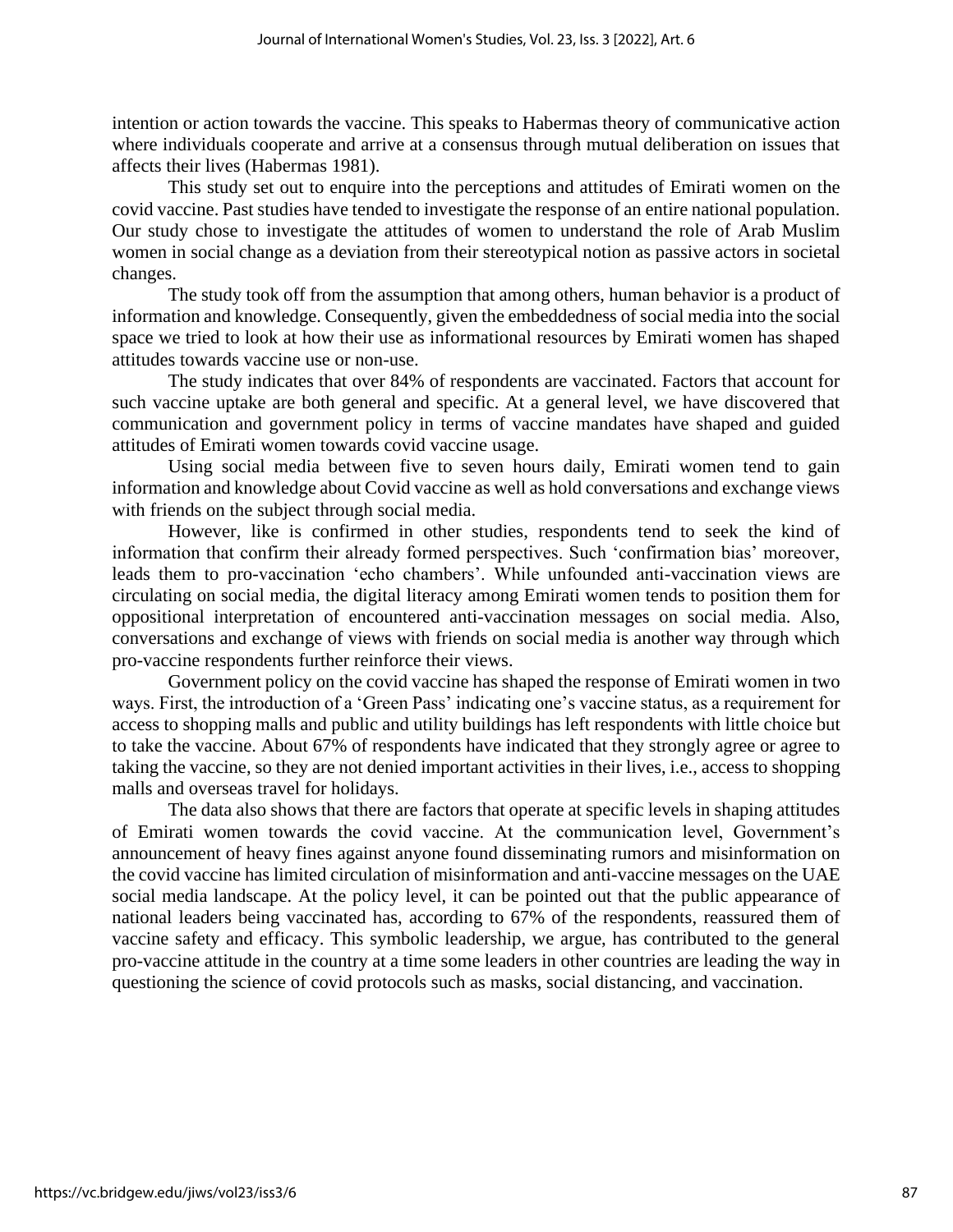### **References**

Ahmed, N., Quinn, S. C., Hancock, G. R., Freimuth, V. S., & Jamison, A. (2018). Social media use and influenza vaccine uptake among White and African American adults. *Vaccine*, *36*(49), 7556–7561. https://doi.org/10.1016/j.vaccine.2018.10.049

Allan. (2004). *News culture (Issues in Cultural and Media Studies (Paperback))* (3rd ed.). Open University Press.

Argyris, Y. A. (2021, June 15). *Ask the Expert: Social media's impact on vaccine hesitancy*. MSUToday | Michigan State University. https://msutoday.msu.edu/news/2021/askthe-expert-social-medias-impact-on-vaccine-hesitancy

Berger, P. L., & Luckmann, T. (1967). *The Social Construction of Reality*. Penguin Books. London.

Betsch, C., Renkewitz, F., Betsch, T., & Ulshöfer, C. (2010). The Influence of Vaccinecritical Websites on Perceiving Vaccination Risks. *Journal of Health Psychology*, *15*(3), 446– 455. https://doi.org/10.1177/1359105309353647

Bogart, L. M., & Bird, S. T. (2003). Exploring the relationship of conspiracy beliefs about HIV/AIDS to sexual behaviours and attitudes among Africa-American Adults. *Journal of the National Medical Association*, *95*(11), 1057.

Couldry, N., & Hepp, A. (2017). *The Mediated Construction of Reality*. Polity Press. Dijck, V. J. (2013). *The Culture of Connectivity: A Critical History of Social Media* (1st ed.). Oxford University Press.

Donovan, J. (2020, April 14). *Social-media companies must flatten the curve of misinformation*. Nature. https://www.nature.com/articles/d41586-020-01107-

z?error=cookies\_not\_supported&code=f01e8f1c-6dcf-4e87-909c-054e1f5f6e75 Donzelli, G., Palomba, G., Federigi, I., Aquino, F., Cioni, L., Verani, M., Carducci, A., &

Lopalco, P. (2018). Misinformation on vaccination: A quantitative analysis of YouTube videos. *Human Vaccines & Immunotherapeutics*, *14*(7), 1654–1659. https://doi.org/10.1080/21645515.2018.1454572

Feezell, J. T. (2017). Agenda Setting through Social Media: The Importance of Incidental News Exposure and Social Filtering in the Digital Era. *Political Research Quarterly*, *71*(2), 482– 494. https://doi.org/10.1177/1065912917744895

Gans, H. J. (2004). *Deciding What's News: A Study of CBS Evening News, NBC Nightly News, Newsweek, and Time*. Northwestern University Press. Illinois.

Hammad, M. A., & Alqarni, T. M. (2021). Psychosocial effects of social media on the Saudi society during the Coronavirus Disease 2019 pandemic: A cross-sectional study. *PLOS ONE*, *16*(3), e0248811. https://doi.org/10.1371/journal.pone.0248811

Immunomic Therapeutics. (2017, September 5). *What's Behind the Fear of Vaccines?* Scientific American. https://www.scientificamerican.com/custom-media/whats-behind-the-fearof-vaccines/

Jackson, C. L. (1969). State Laws on Compulsory Immunization in the United States: A Review. *Public Health Reports (1896–1970)*, *84*(9), 787. https://doi.org/10.2307/4593678

Ketchel, M., & C.S. (2020, December 3). *Misinformation on social media fuels vaccine hesitancy: a global study shows the link*. The Conversation.

https://theconversation.com/misinformation-on-social-media-fuels-vaccine-hesitancy-a-globalstudy-shows-the-link-150652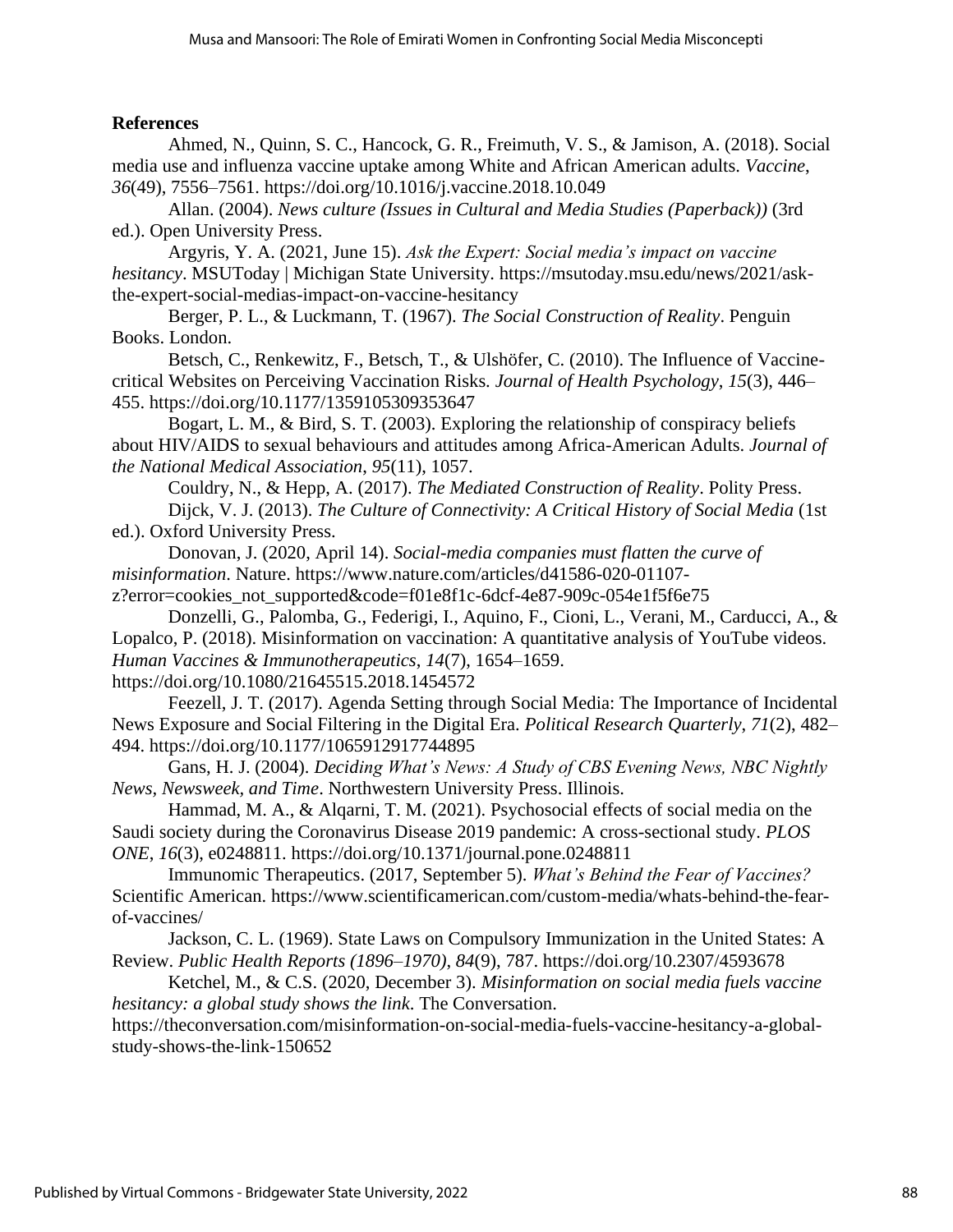Li, H. O. Y., Bailey, A., Huynh, D., & Chan, J.  $(2020)$ . YouTube as a source of information on COVID-19: a pandemic of misinformation? *BMJ Global Health*, *5*(5), e002604. https://doi.org/10.1136/bmjgh-2020-002604

Limaye, R. J., Sauer, M., Ali, J., Bernstein, J., Wahl, B., Barnhill, A., & Labrique, A. (2020). Building trust while influencing online COVID-19 content in the social media world. *The Lancet Digital Health*, *2*(6), e277–e278. https://doi.org/10.1016/s2589-7500(20)30084-4

Loomba, S., de Figueiredo, A., Piatek, S. J., de Graaf, K., & Larson, H. J. (2021). Author Correction: Measuring the impact of COVID-19 vaccine misinformation on vaccination intent in the UK and USA. *Nature Human Behaviour*, *5*(7), 960. https://doi.org/10.1038/s41562-021- 01172-y

Lou, A., & Ahmed, S. (2019, March 14). *American Medical Association asks tech companies to stop the spread of vaccine misinformation*. CNN. https://edition.cnn.com/2019/03/14/health/american-medical-association-letter-vaccinemisinformation-trnd/index.html

McCombs, M. E., & Shwa, D. L. (1977). Agenda setting function of the press. *Public Opinion Quarterly*, *36*, 176–187.

Nan, X., & Madden, K. (2012). HPV Vaccine Information in the Blogosphere: How Positive and Negative Blogs Influence Vaccine-Related Risk Perceptions, Attitudes, and Behavioral Intentions. *Health Communication*, *27*(8), 829–836. https://doi.org/10.1080/10410236.2012.661348

Puri, N., Coomes, E. A., Haghbayan, H., & Gunaratne, K. (2020). Social media and vaccine hesitancy: new updates for the era of COVID-19 and globalized infectious diseases. *Human Vaccines & Immunotherapeutics*, *16*(11), 2586–2593.

https://doi.org/10.1080/21645515.2020.1780846

Schudson, M. (1981). *Discovering The News: A Social History Of American Newspapers* (2nd ed.). Basic Books.

Schwartz, J. L. (2012). New Media, Old Messages: Themes in the History of Vaccine Hesitancy and Refusal. *American Medical Association Journal*, *14*(1), 50–55. https://doi.org/10.1001/virtualmentor.2012.14.1.mhst1-1201

Tran, B. X., Boggiano, V., Nguyen, L. H., Latkin, C., Nguyen, H., Tran, T. T., Le, H., Vu, T., Ho, C., & Ho, R. (2018). Media representation of vaccine side effects and its impact on utilization of vaccination services in Vietnam. *Patient Preference and Adherence*, *Volume 12*, 1717–1728. https://doi.org/10.2147/ppa.s171362

Tuchman, B. W. (1980). *Making News: A Study in the Construction of Reality*. The Free Press. NY.

*UAE coronavirus updates*. (2021, September 30). National Crisis & Emergency Management Authority. https://covid19.ncema.gov.ae/en

*UAE Internet Statistics 2021 [Infographics]*. (2021, September 2). Official GMI Blog. https://www.globalmediainsight.com/blog/uae-internet-statistics/

Uscinski, J. E., & Enders, A. M. (2020, April 30). *The Coronavirus Conspiracy Boom*. The Atlantic. https://www.theatlantic.com/health/archive/2020/04/what-can-coronavirus-tell-usabout-conspiracy-theories/610894/

Wilson, S. L., & Wiysonge, C. (2020). Social media and vaccine hesitancy. *BMJ Global Health*, *5*(10), e004206. https://doi.org/10.1136/bmjgh-2020-004206

Yas, H., Jusoh, A., Streimikiene, D., Mardani, A., Nor, K. M., Alatawi, A., & Umarlebbe, J. H. (2021). The Negative Role of Social Media During the COVID-19 Outbreak. *International*